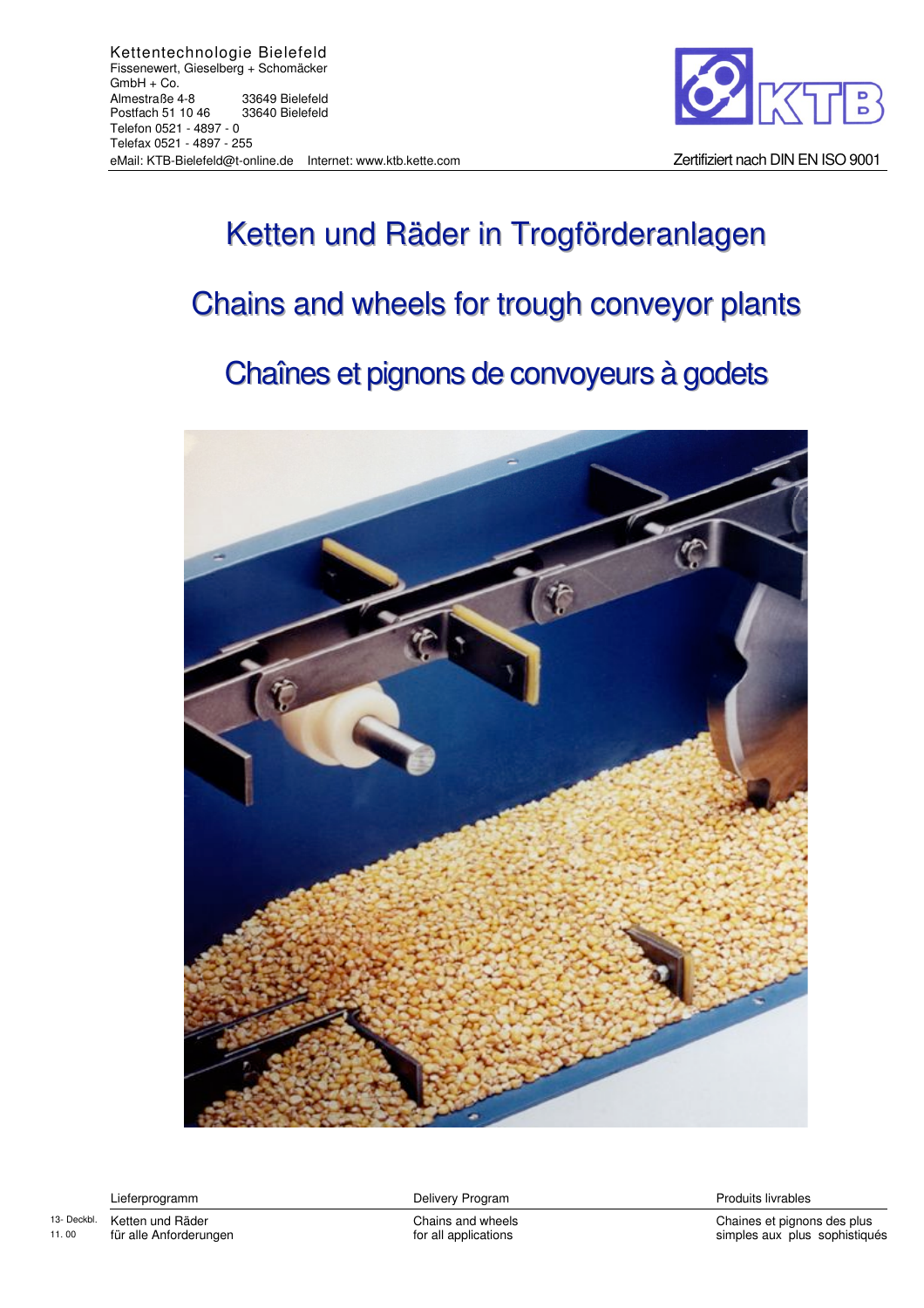Ketten für Trogförderanlagen Chains for trough conveyor plants Chaînes pour convoyeurs à godets



Kettentechnologie Bielefeld Zertifiziert nach DIN EN ISO 9001





Diverse Ausführungen von Trogförderketten. Diverse versions of trough conveyor chains. Divers modèles de chaînes à racloirs.



Trogförderketten werden in geschlossenen und offenen Trögen zum Transport von Schüttgütern in diversen Industriezweigen eingesetzt.



Trough conveyor chains are used in enclosed and open troughs for the transportation of bulk goods in diverse branches of industry.



Les chaînes racloirs sont utilisées dans des caissons ouverts ou fermés pour le transport de produits en vrac dans diverses branches industrielles.